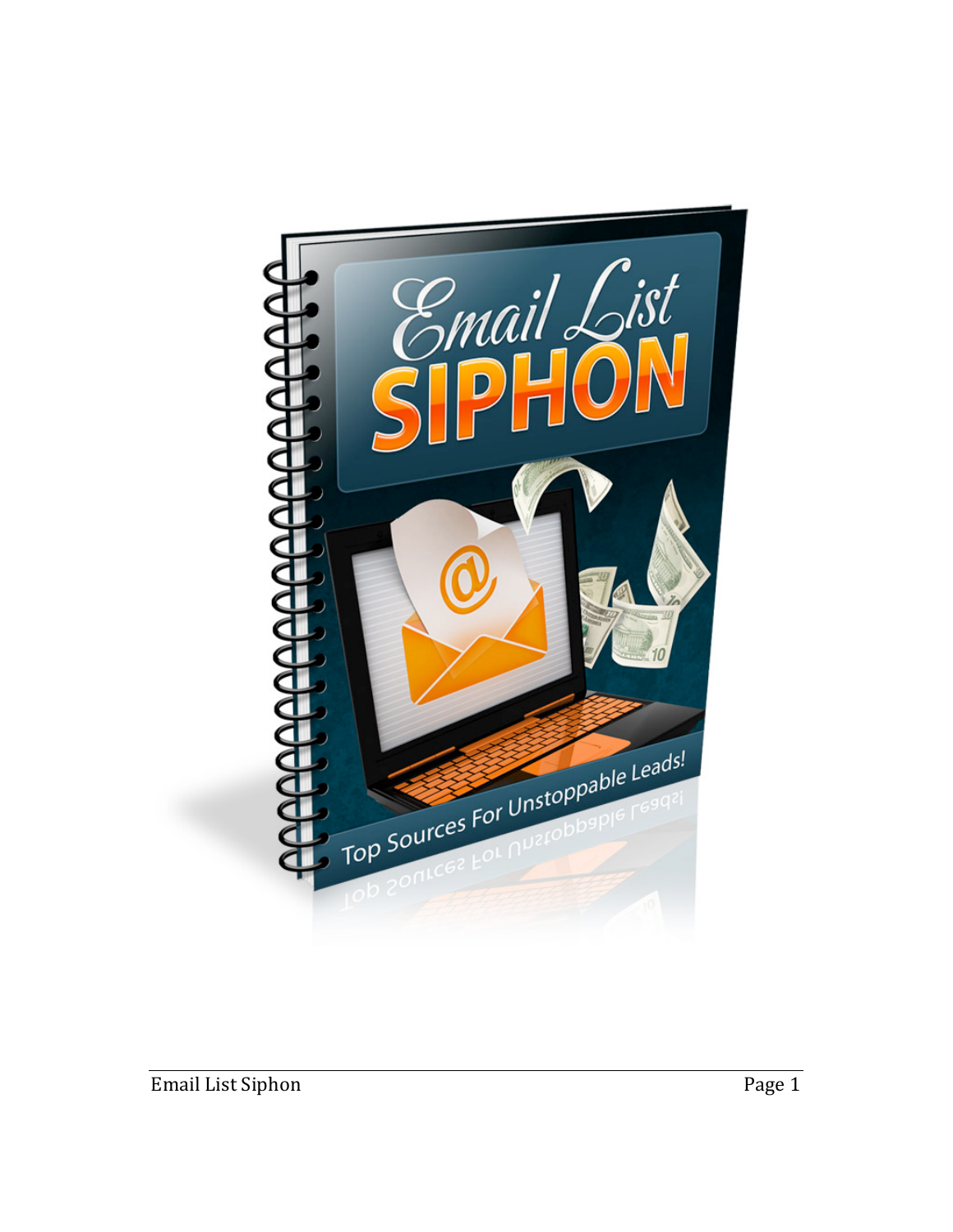# **Table of Contents**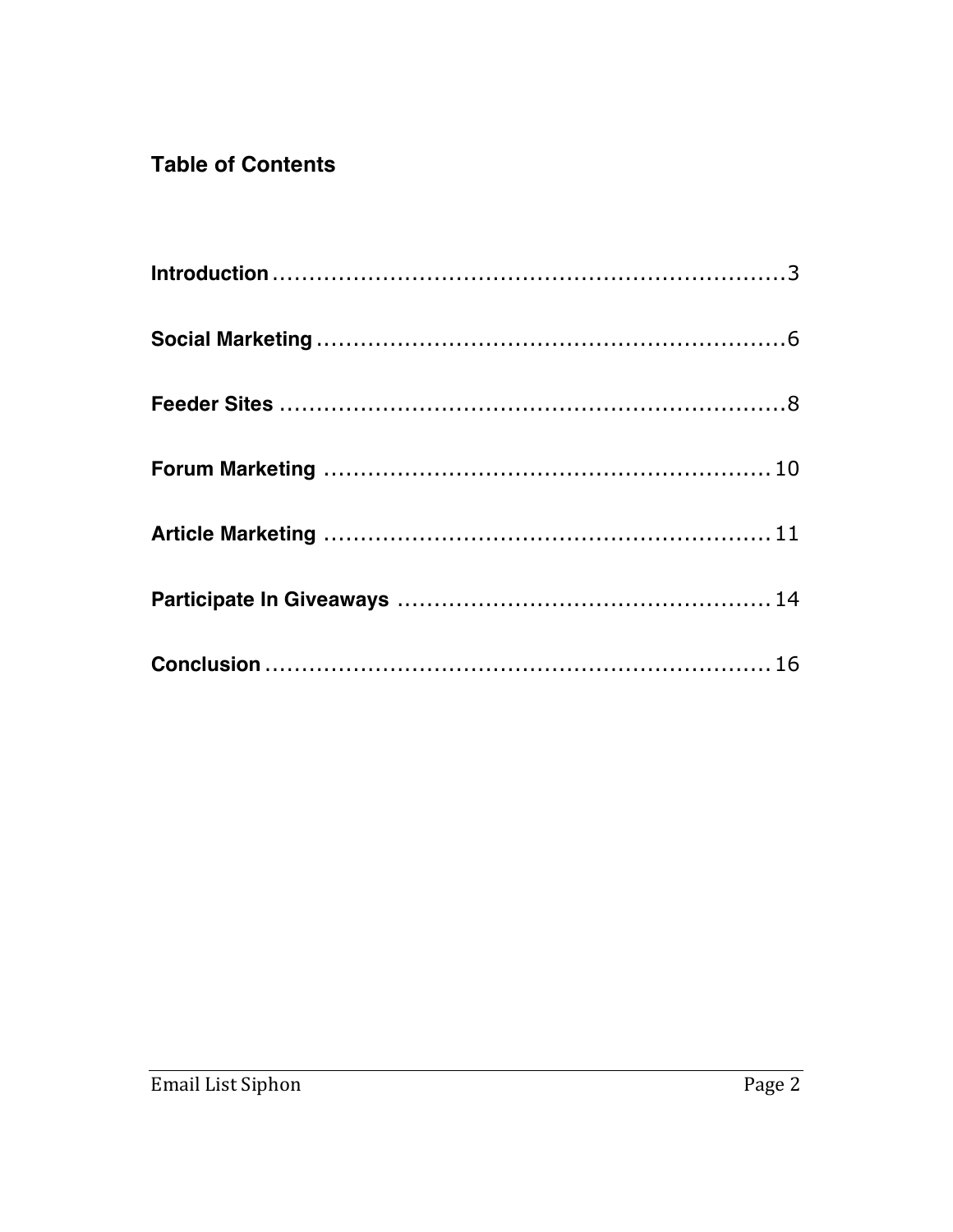### **Introduction**

List building is one of the most important and powerful aspects to building a successful online business.

Regardless of the niche market or industry that you're involved in, having a ready-made subscriber base that you can contact with offers and promotional broadcasts will ultimately help you maximize your outreach and skyrocket your income in such a way that would otherwise be difficult or outright impossible to achieve.

But when it comes to building and monetizing email based campaigns, you want your lists to be carefully created so that they consist of targeted subscribers who will actively respond to your offers.

This means that depending on how many niche markets you are involved in, or what type of businesses you're interested in, you may end up having multiple email lists that focus on specific segments of your market.

The closer you are able to tailor your email messages and reach out to your prospective customer base, the greater a response you'll receive and the more money you'll make.

If you're just getting involved in building your very own email list, you'll be glad to know that there are various ways that you can begin generating traffic to your squeeze pages and building highly responsive lists in a short amount of time.

Better yet, you can begin generating leads absolutely free using bum marketing strategies such as article marketing, building feeder sites and utilizing the popularity of social networks and community sites.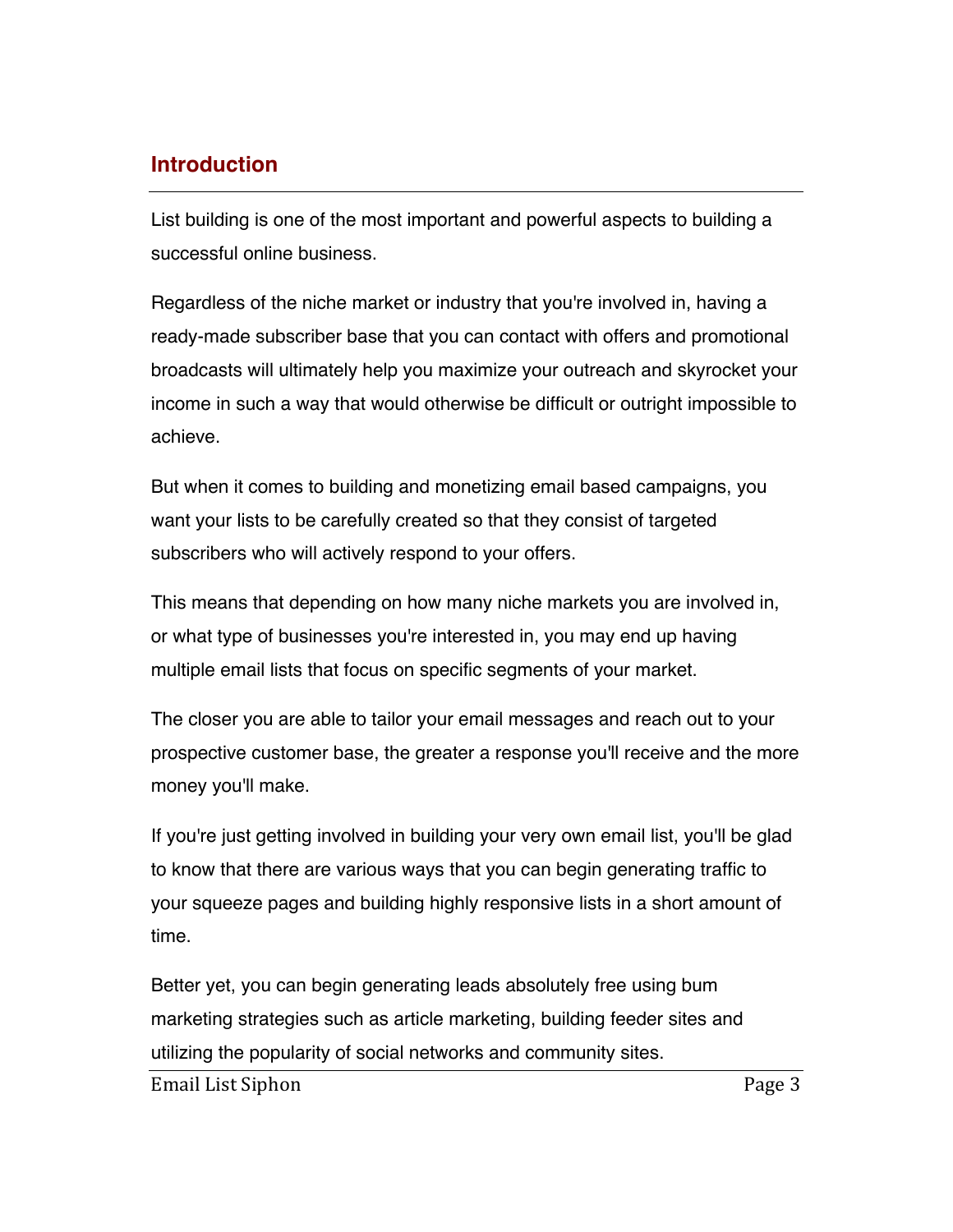Before you begin building your list, you need to spend time developing a squeeze page that features an incentive offer. Incentives help motivate visitors into becoming confirmed subscribers since in order to download your giveaway; they must join your list.

You'll want to spend time evaluating potential incentives so that you choose one that is highly targeted towards your market.

Consider offering free reports, ebooks, training guides or perhaps develop a weekly ezine, or eCourse that delivers fresh, quality content that your subscribers will find useful.

Squeeze pages shouldn't take a lot of time or effort to develop.

You can use pre-designed squeeze page templates or hire a design professional to create a customized squeeze page that showcases your incentive offer and houses your opt-in form.

When it comes to the actual layout of your squeeze page, make sure that you use a compelling headline that will capture the attention of those that visit your squeeze page.

You should also consider using bullet-point style tables that highlight the benefits of joining your list and make sure that your opt-in form is emphasized and that your visitors are given clear instructions through a strong call to action as to what they need to do in order to become a confirmed subscriber.

**Keep it simple.** Your squeeze page should be very focused and basic.

The entire objective is to capture leads so that you can contact your subscribers again in the future, so minimize text and graphics so that you are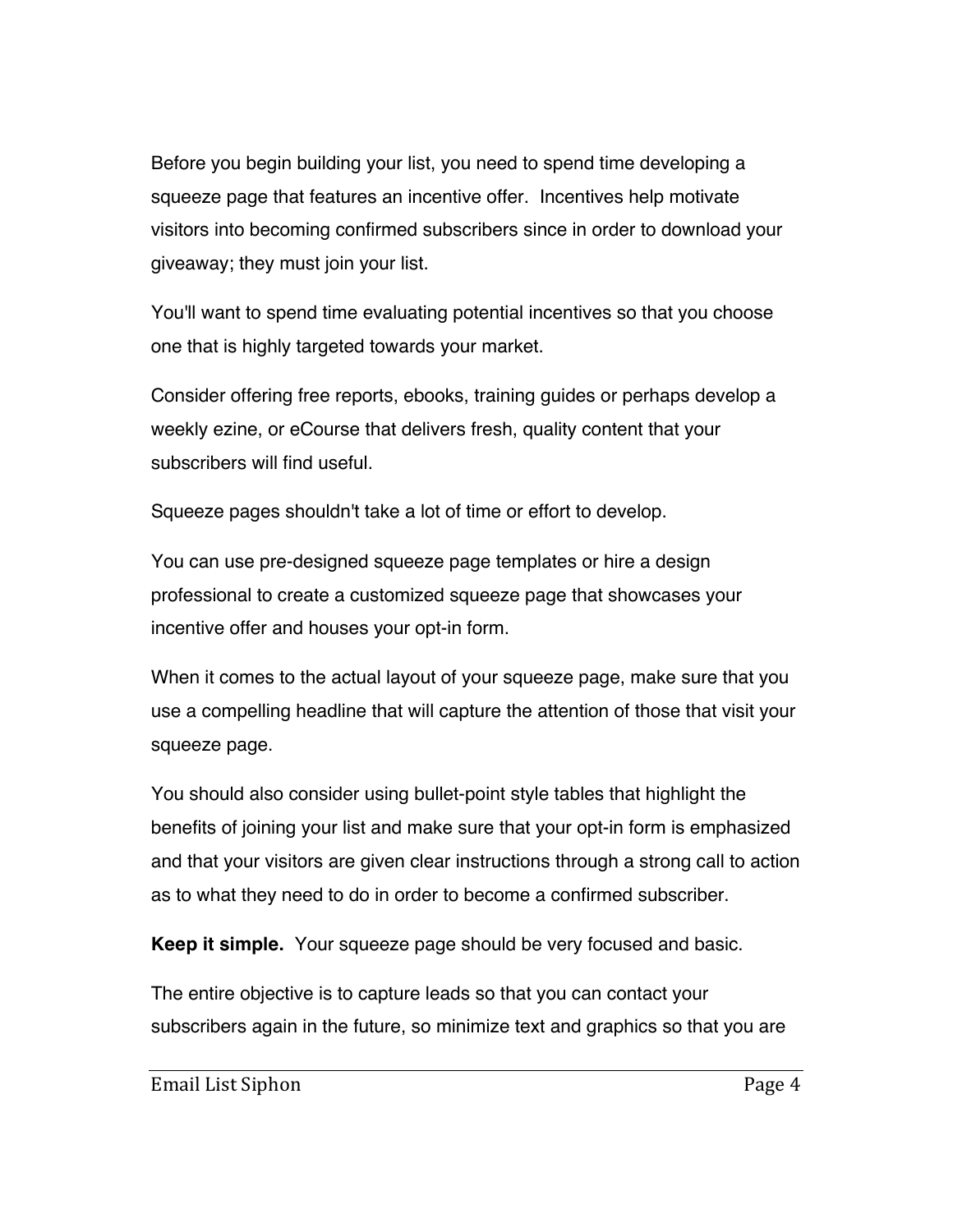able to deliver a strong, clear message and demonstrate the benefits of becoming a subscriber of your list.

Now that you're ready to begin building your first list, here are some ways to get started!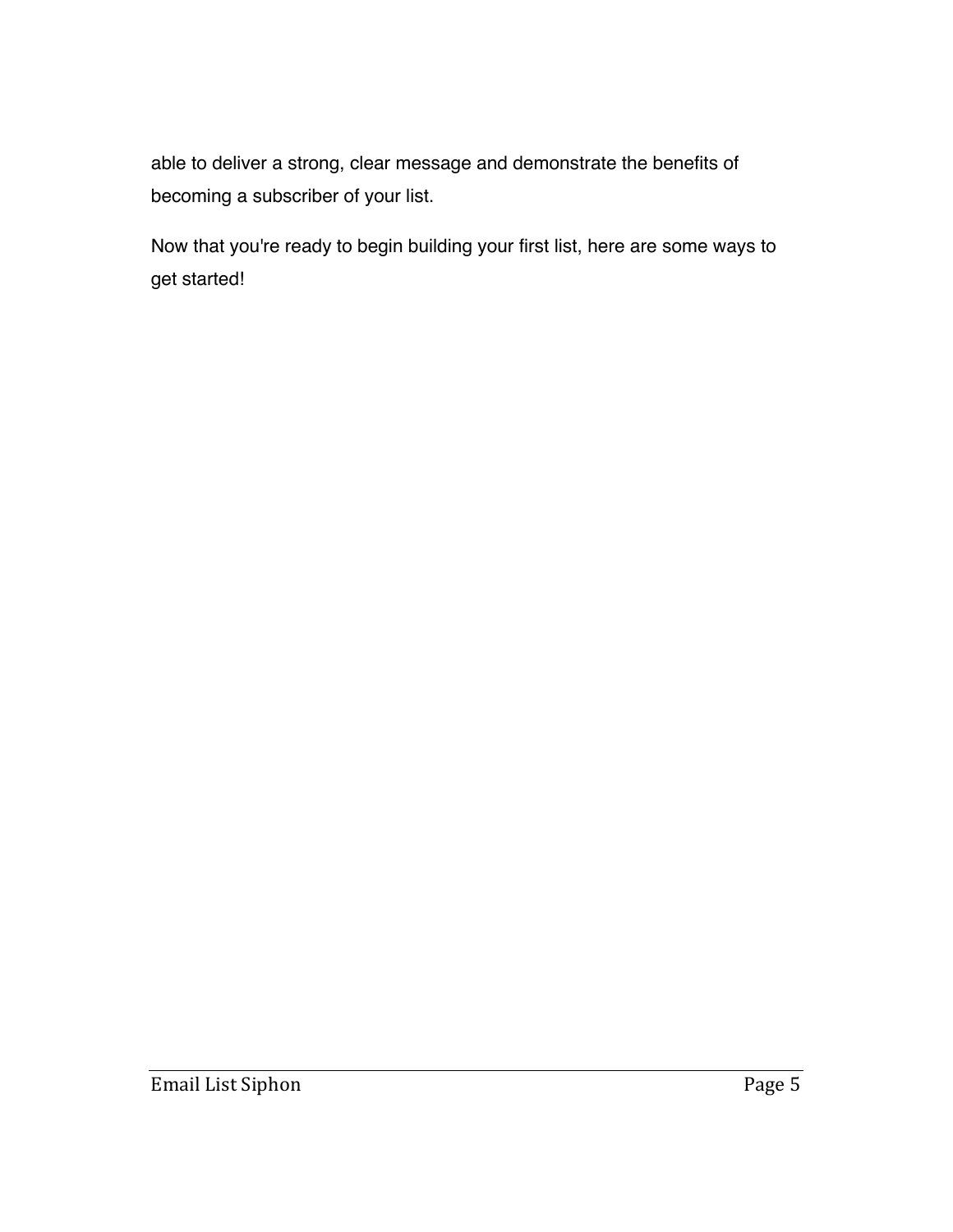### **Social Marketing**

Social communities and information networks such as Facebook or Twitter are great resources for tapping into your customer base.

While social communities were designed to help people interact with one another in a social setting, you can quickly gain exposure by creating "social marketing" campaigns that work towards helping you first build a following and then build campaigns around your social groups.

There are many different social communities where you can begin marketing your products and services, starting with Twitter.com.

With Twitter, you can begin promoting your business to those within your industry or niche just by creating a profile, building a following base and then providing frequent updates and information to those that choose to stay on top of your posts (called "tweets" on Twitter).

Building a following is very easy. You can begin by manually searching for people you know, or you can use twitters' built-in search utility to import contacts from your email accounts including gmail.

If you struggle to find people that are likely to follow your updates, consider creating a twitter based profile on community sites including:

http://www.WeFollow.com

http://www.Twellow.com

http://www.SocialToo.com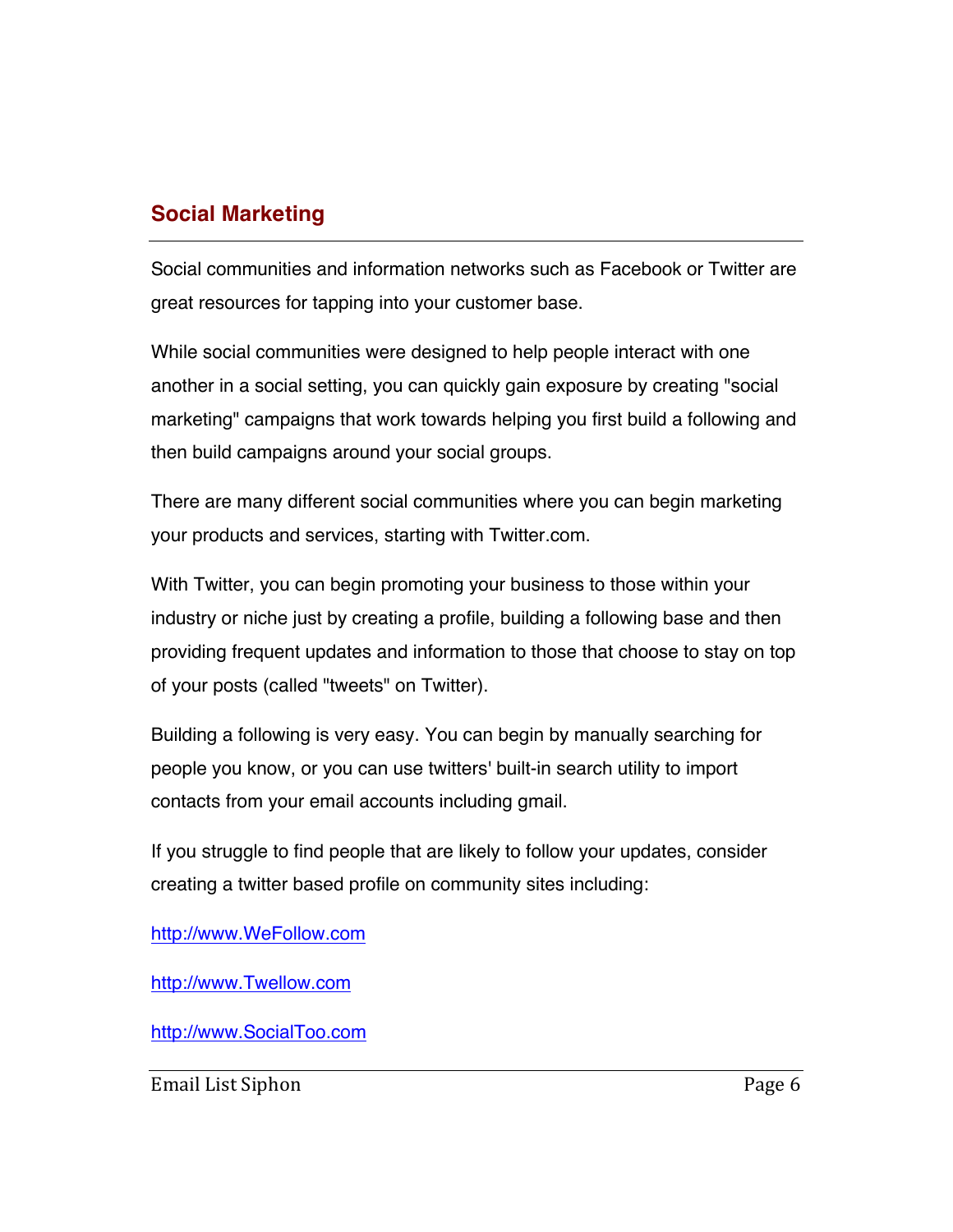When using Twitter to build your list, you will want to take advantage of Twitter's API. You can connect external services with your Twitter account and automatically send out greetings to those who begin to follow you.

One strategy for list building with Twitter is to set your automated welcome greeting to thank each person for following you and offer him or her an incentive or giveaway by visiting your squeeze page. In order to download your free gift, they will need to join your newsletter and confirm their subscription.

This is a very effective method and is a non-aggressive way of building your list within social sites. You can use the services of http://www.SocialOomph.com to set up your automated welcome messages and manage multiple Twitter accounts and broadcasts all from within one administrative control panel.

You can set up a complete list building system via Twitter in less than 30 minutes using a combination of quality squeeze pages that offer visitors an incentive while posting frequent updates within Twitter to further your brand while developing a presence within your niche.

There are other social communities worth exploring as well, including Facebook.com where you can create a profile and quickly connect to other people within your market.

With Facebook, you can create what are called "Fan Pages", which are simple pages that feature information about you and your business. Those who join your page as a fan will receive instant updates each time you post new information or material to your Fan Page.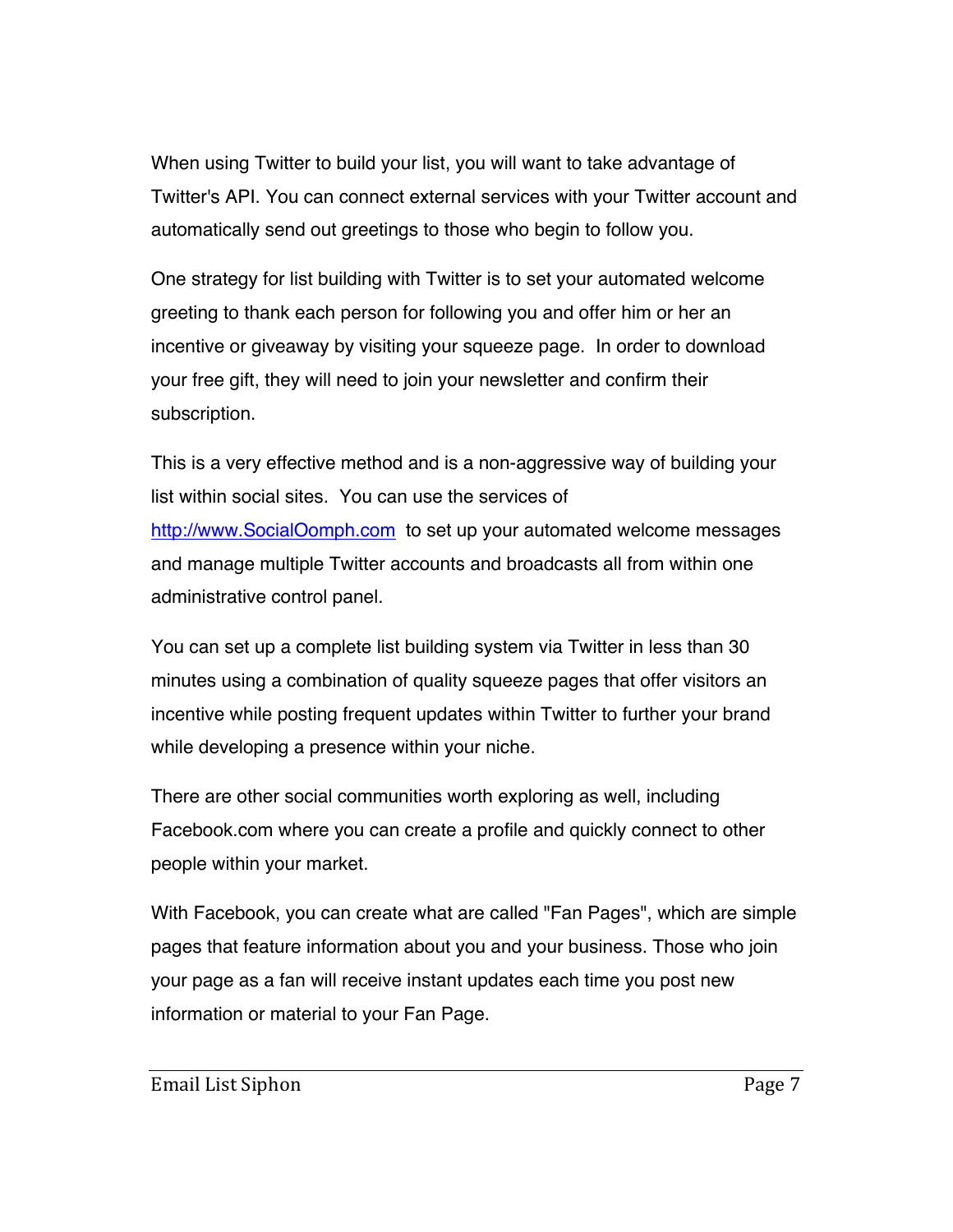Many marketers have used Fan Pages to successful build brand awareness and to connect with their target audience, as well as build new mailing lists.

Since you are given the opportunity to post opt-in forms directly into your Facebook fan pages, you can direct every new fan to become a subscriber of your newsletter, as well as recruit new leads from those who are interested in your incentive offer and willingly subscribe to receive it.

## **Feeder Sites**

One of the easiest ways to build your list is by creating feeder sites that help to funnel traffic from external networks to your squeeze page.

Feeder sites include www.Squidoo.com , www.HubPages.com , www.Blogger.com and www.Wordpress.com .

Each feeder site offers you the opportunity to create remotely hosted websites and in some cases, simple pages.

Because of the authority given by the search engines to these feeder sites and networks, any page created within these communities will rank quickly within the major search engines, helping you to generate targeted traffic to your website, while ranking for specific keywords relating to your market.

Building a list using feeder sites is quick and easy. Begin by developing 5-6 Squidoo lenses, and use their available modules to integrate both quality content and useful resources relating to each market you are involved in.

Then, using a text-based module for each Squidoo lens you develop, insert your opt-in code so that those visiting your lens are given the opportunity to become a subscriber of your newsletter.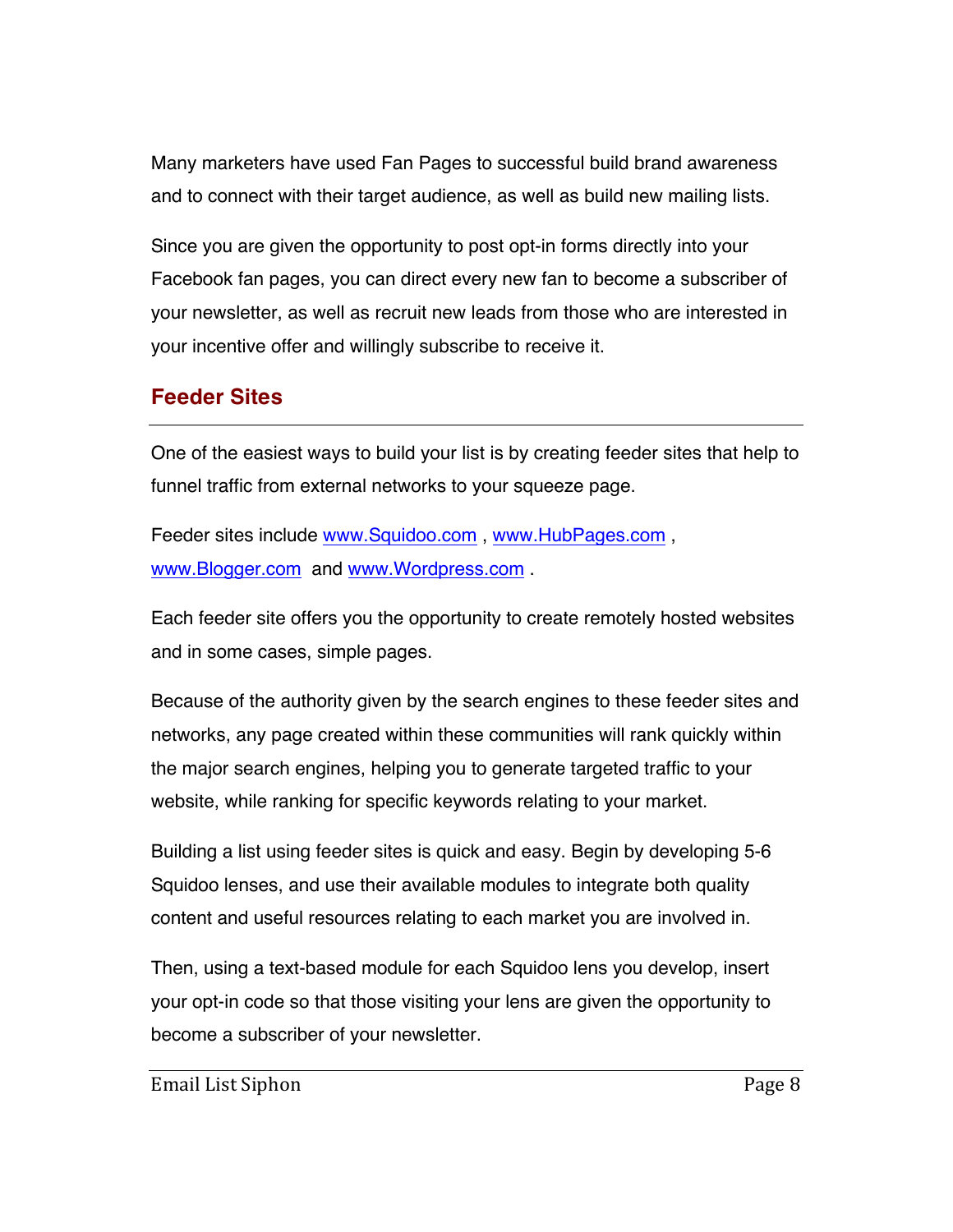While Squidoo and similar sites are cracking down on pages created purely for commercial or promotional purposes, if you are careful to develop quality lenses that offer relevant and useful information, you can easily build a massive list from the exposure your Squidoo pages will receive from both the major search engines and those who visit Squidoo directly.

Each feeder site operates in a similar way, where you can create single pages focusing on specific topics, or in the case of both www.Wordpress.com and www.Blogger.com , you can create entire blogs that offer content based on categories.

Since blogs are a fast and easy way to build dynamic, interactive websites, you could set up dozens of blogs in each of your niche markets, and either choose to direct visitors to your Squeeze pages, or integrate opt-in boxes directly on the site itself.

When you create feeder site pages, you will want to include a direct link through to your squeeze page, or to another feeder site that you've created.

This is called a "link wheel", and is a fantastic way of maximizing exposure quickly and easily, by exploiting the popularity of some of the most popular community platforms online.

*Here are the top feeder sites that you should focus on:*

http://www.HubPages.com

http://www.Squidoo.com

http://www.Wordpress.com

http://www.Blogger.com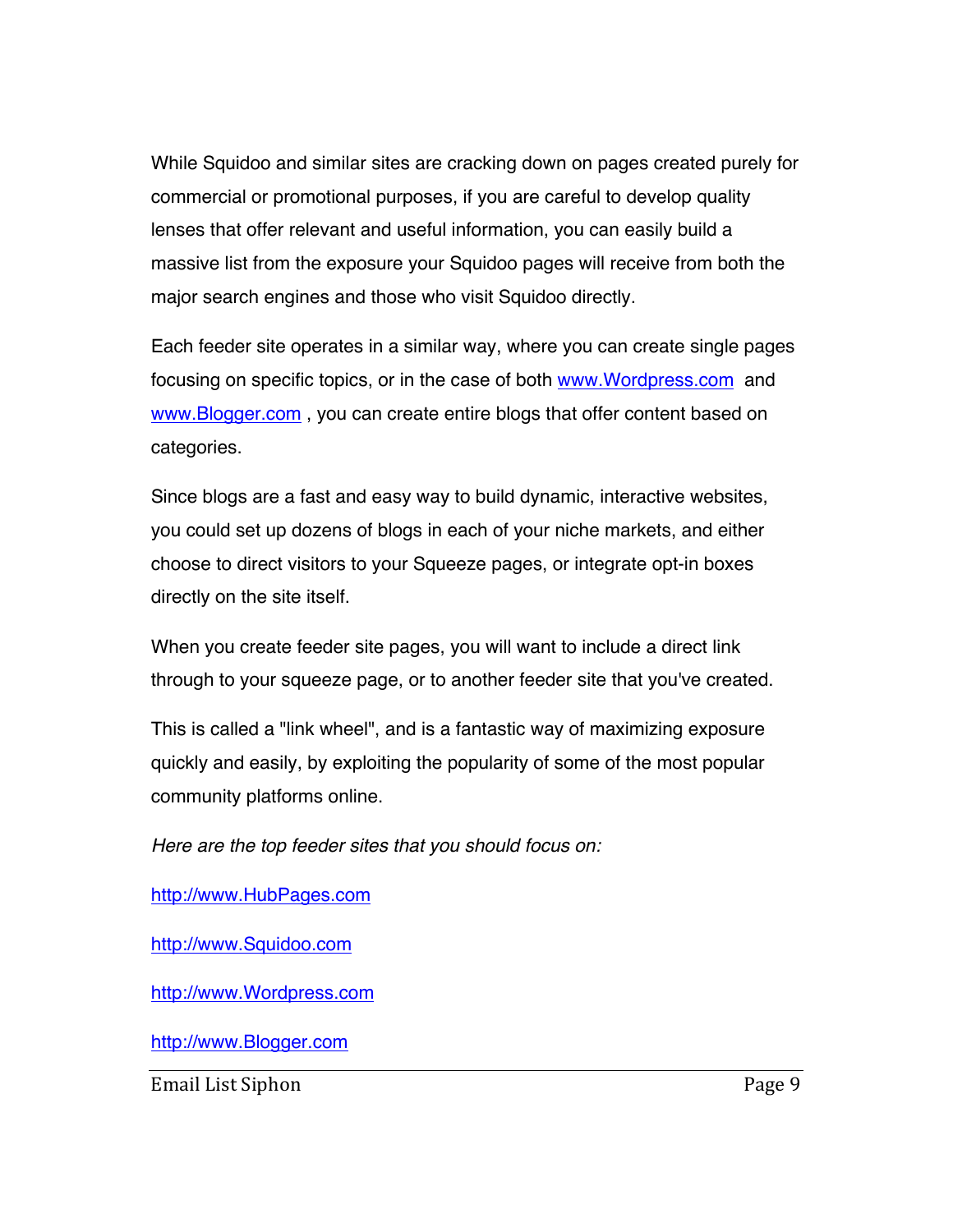### **Forum Marketing**

Forum marketing can be a very effective method of not only building your list but in solidifying your place within your market.

Since forums offer the opportunity to directly communicate with both your peers and potential customers, by contributing to the community through valuable and insightful posts and messages you can quickly build a reputation as an authority in your market or field.

When advertising both yourself and your business within forums, you always want to take a passive approach to marketing. Start off by creating your forum profile and adding in a direct link to your squeeze page.

Next, create a forum signature file that includes a link to your squeeze page while providing information on your free incentive.

Then, look for existing threads and open conversations that you can contribute to in some way. Each time that you post within the forum, your signature box will appear, generating instant exposure (and traffic) to your squeeze page.

With forum marketing, you can begin seeing results quickly just by spending 30 minutes actively communicating within forums that are relevant to your niche market.

You can find established forums using http://www.Big-Boards.com - Just enter in a keyword and Big Boards will search its ever-growing database for relevant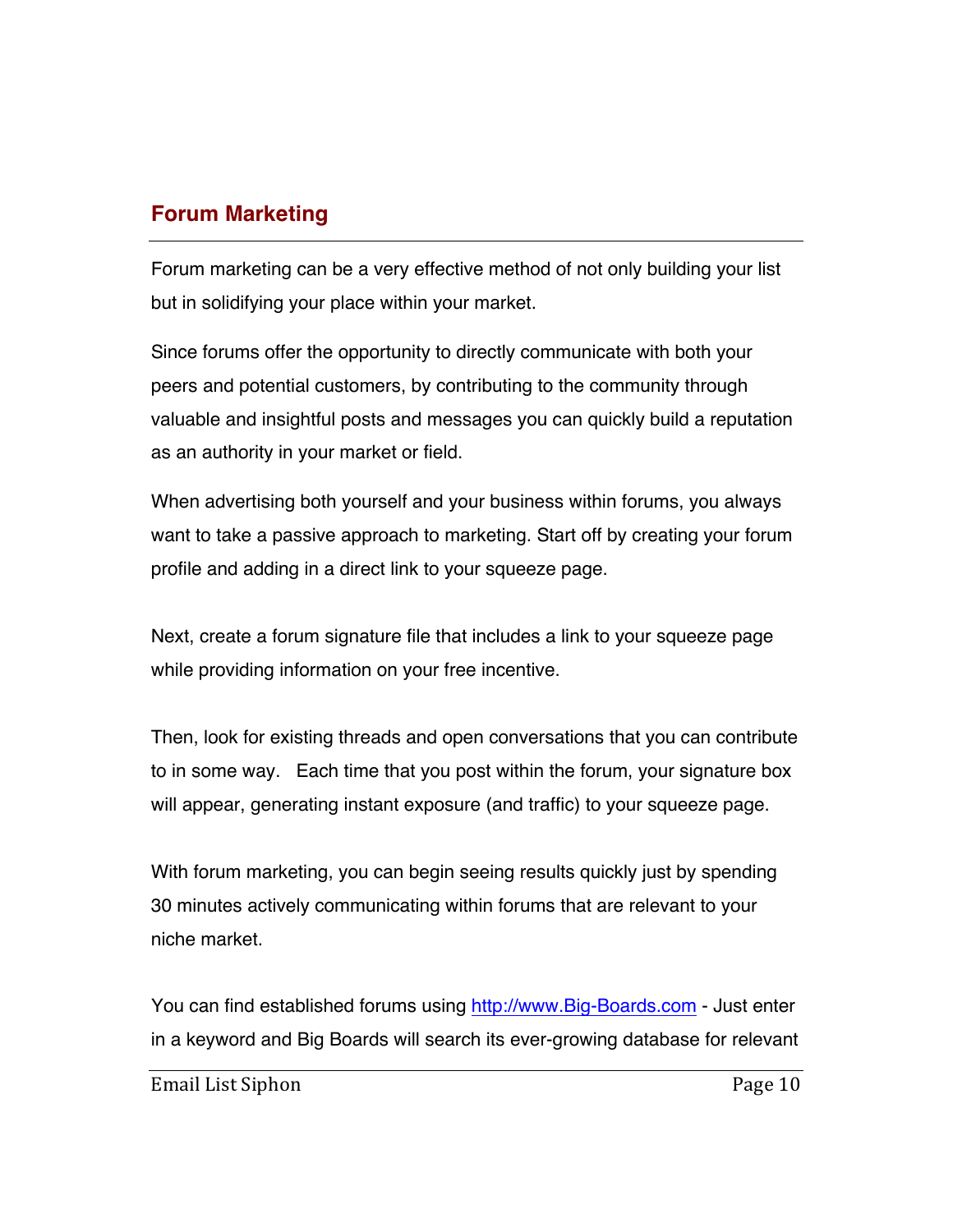forums and community sites. You can also seek out forums using www.Google.com by entering in "your-keyword+forums".

Just make sure that you offer value to the community and demonstrate your commitment to helping those within your niche market. Remember, the majority of these people are potential customers!

#### **Article Marketing**

Article marketing is an incredibly effective method of not only building targeted mailing lists but in developing traffic "funnels" that work to consistently generate traffic to each of your external websites.

With article marketing, you will be creating quality content based around specific keywords and submitting it into the major article directories.

When you submit your content, you want to make sure that each article is "tagged" with your primary keywords, meaning that the phrases and search terms that you are interested in targeting are included within the content and the article title itself (if possible).

For example, if you were interested in building a list within the weight loss market, you would create 10-15 articles focused on specific weight loss keywords.

Then, you would submit each article into the major article directories, optimizing your content so that it ranks for each individual keyword phrase pertaining to your niche market.

Email List Siphon Page 11 Article directories like www.EzineArticles.com receive thousands of visitors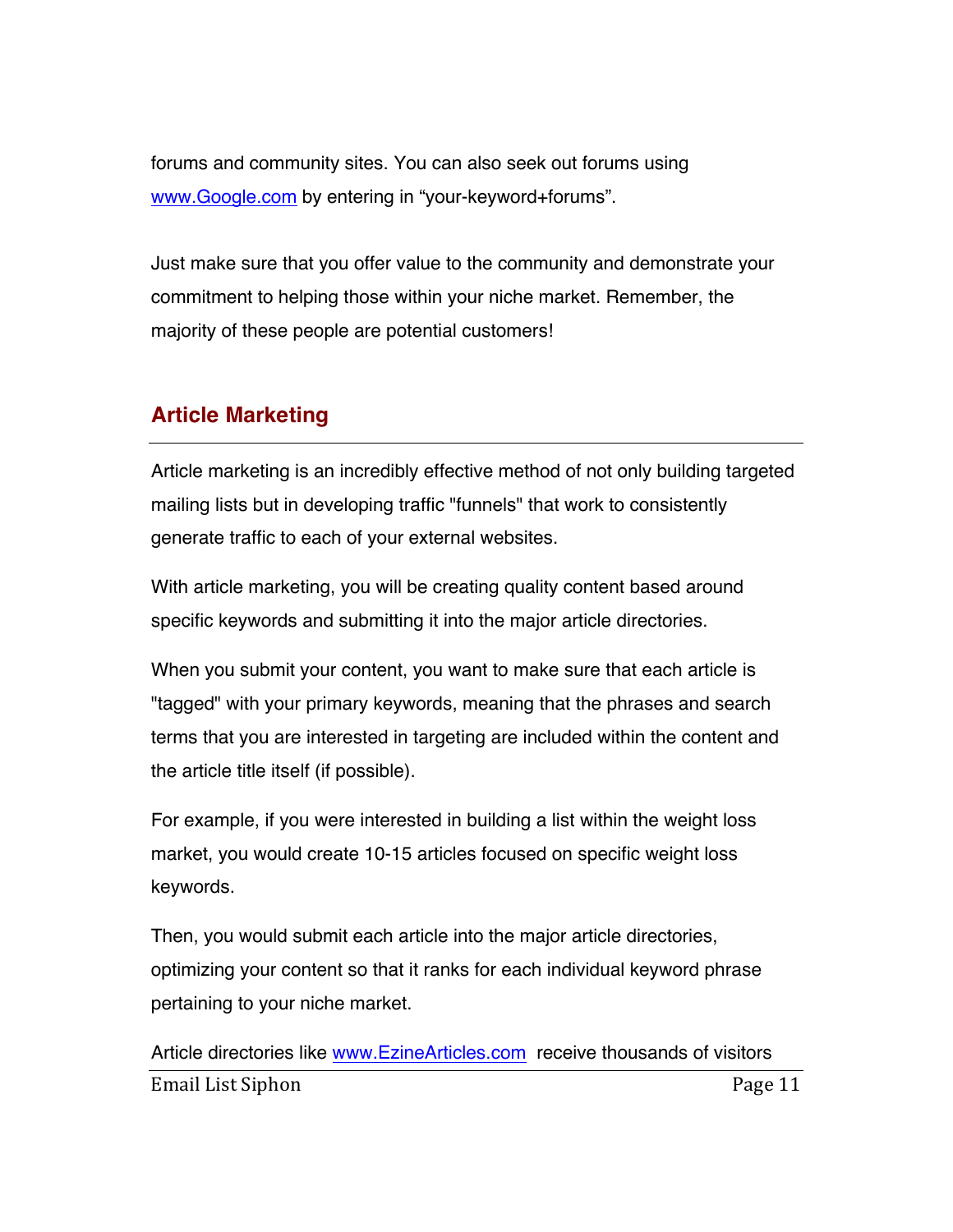every day and by featuring your article content in some of the popular categories on their website, you can gain incredible exposure absolutely free.

Plus, you'll benefit from your articles quickly ranking within the search engines so that whenever a potential visitor enters in relevant search strings or phrases, your article is shown within the results.

Articles can yield thousands of views and click-throughs if you are careful to submit only quality content, and structure each article around a compelling title and have effectively integrated relevant keywords into your content.

In order to begin generating leads and building your list, you will rely on what is called an "Author's Resource Box". These author resource boxes are attached to each article that you submit and provide useful information about you and your business to those that read your content.

Each article resource box can feature external links that direct readers to your website, and in order to maximize your article campaign performance, you'll want to create the most compelling author resource boxes possible.

We do this by highlighting our incentive offer, the giveaway we provide visitors who subscribe to our mailing list. When you create your Authors Resource box, you simply provide your reader with a bit of information about what you are offering, while directing them through to your squeeze page.

For best results, make sure that you create different author resource boxes for each niche market that you are targeting, so that your article content and author resource box are both focused on the same topic.

With the majority of article directories, you will need to submit original content through your account. Many article sites including the largest,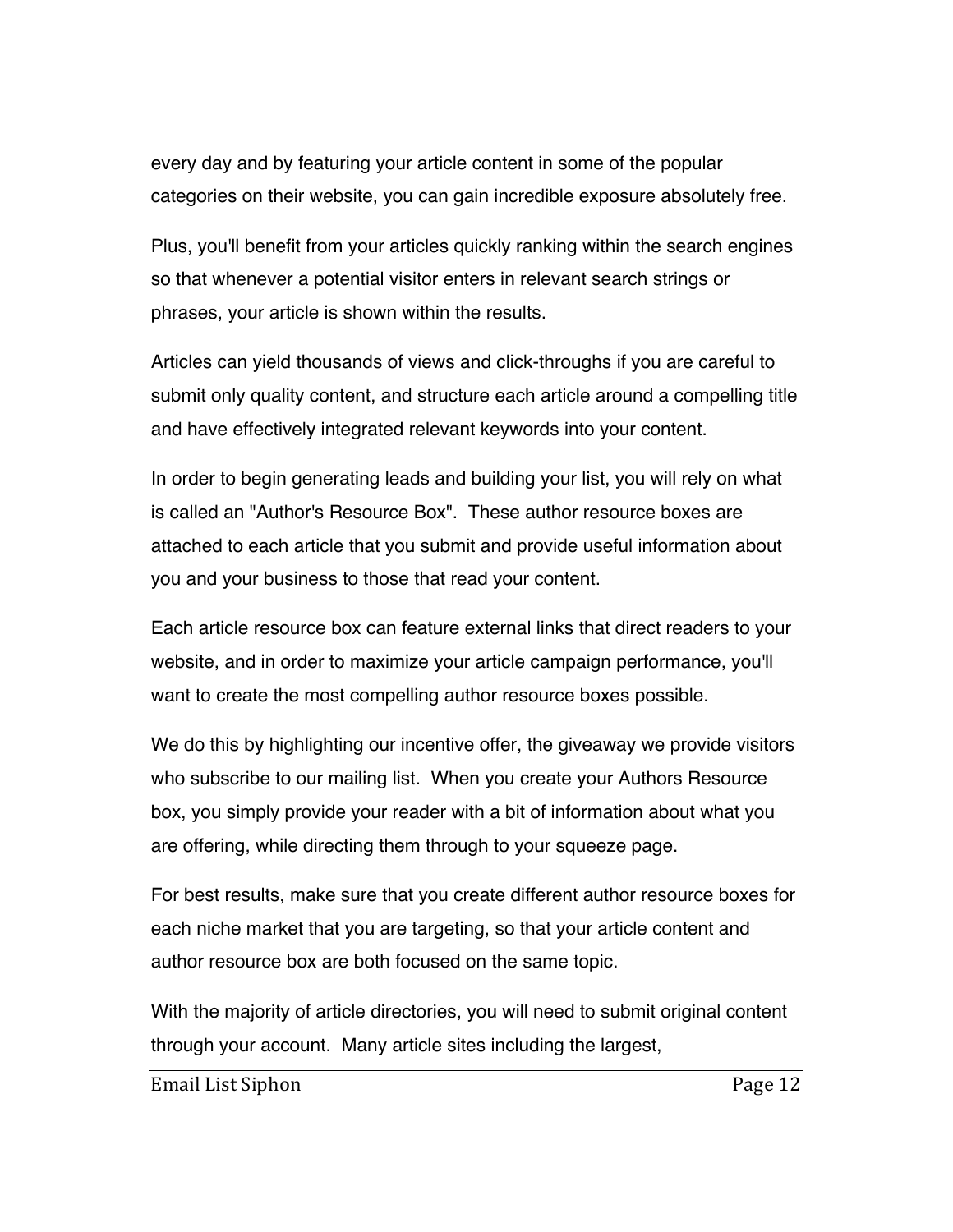#### EzineArticles.com, **will not accept private label material.**

In addition, the greater the number of articles in circulation, the more exposure you'll receive and the easier it will be to build a good size mailing list for your market, so begin with 10-15 articles and then work towards consistently submitting new content into the major article directories every week.

*Here are the top article marketing directories (in order):*

http://www.EzineArticles.com

http://www.ArticlesBase.com

http://www.Buzzle.com

http://www.SearchWarp.com

http://www.ArticleAlley.com

http://www.GoArticles.com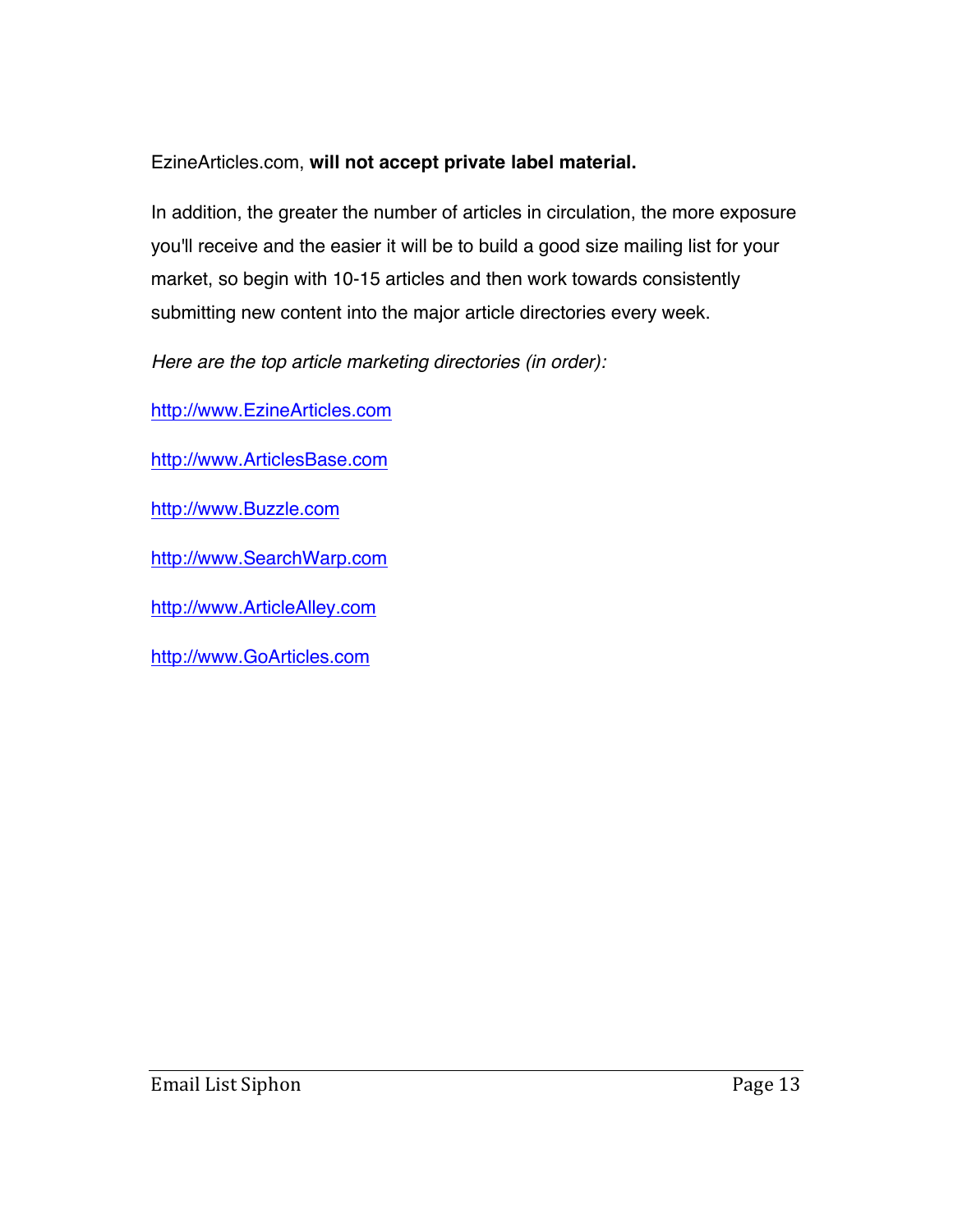### **Participate In Giveaways**

There is a fast track method of building your lists while offering your target audience with something valuable and useful all at the same time.

They're called 'giveaways' and they are created with the objective of helping potential customers gain access to free material and resources while subsequently helping marketers build or expand their lists.

With giveaways, you can easily generate 1,000 leads in a matter of a few days, but you'll want to make sure to offer something that directly ties in with what your newsletter is all about.

For example, if your newsletter provides information on how to build a blog, your giveaway offer could include Wordpress themes, blog plugins, or anything else that is relevant and targeted towards those building a blog.

Don't overlook the importance of your giveaway offer.

Many marketers submit random offers into giveaways and while you will still generate leads, they aren't likely going to respond to your future offers if they aren't interested in what you are advertising.

It's never wise to build inflated lists because regardless of the size of your list, if you are not able to directly communicate with your leads and create compelling email campaigns that are tailored towards what they are interested in, you'll struggle to effectively monetize your lists.

In email marketing, the size of your list is second to the quality of your list.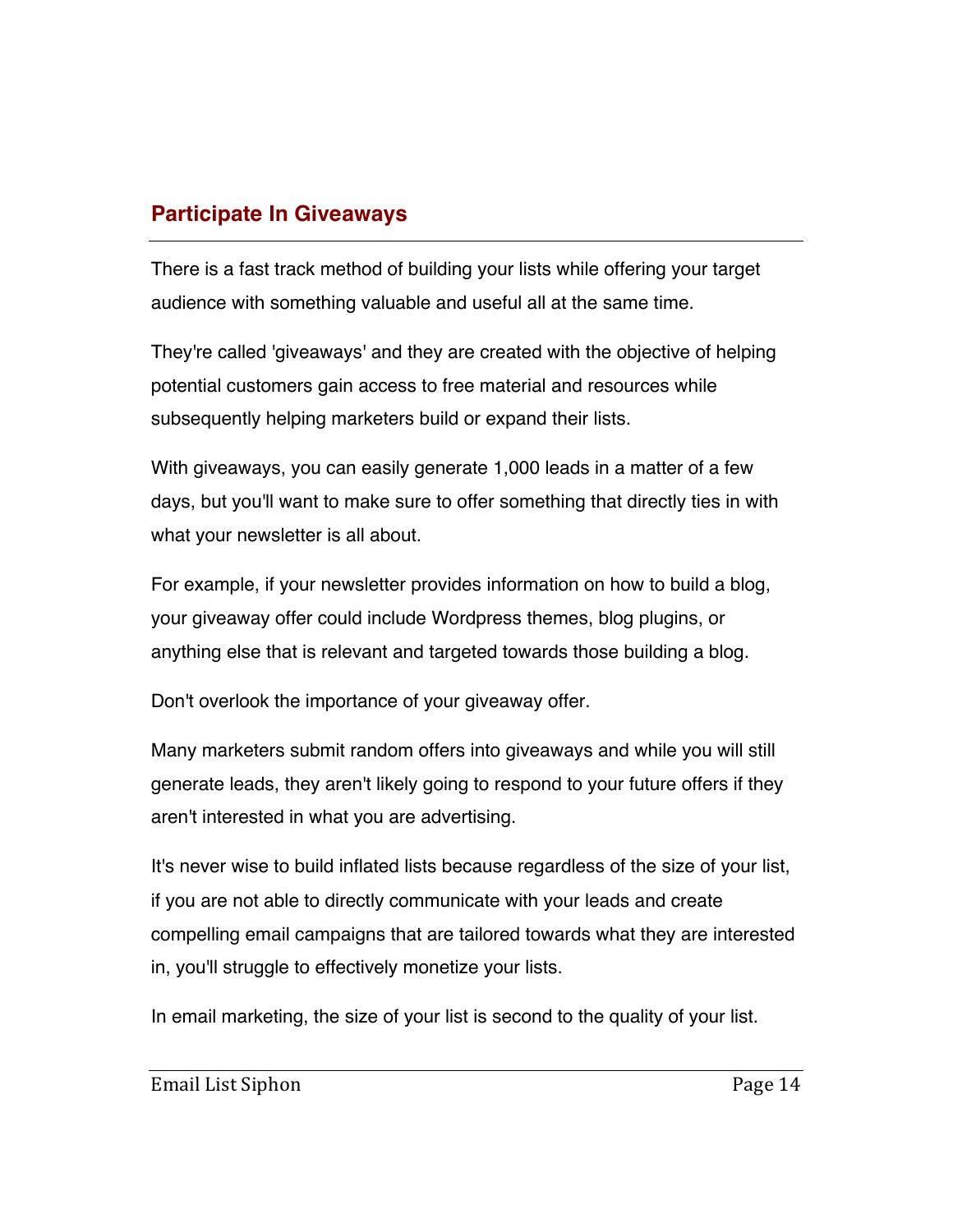You can search for open and upcoming giveaways in your niche market by using keyword search strings including:

"giveaway+niche market" "giveaway+keyword" "list building giveaway"